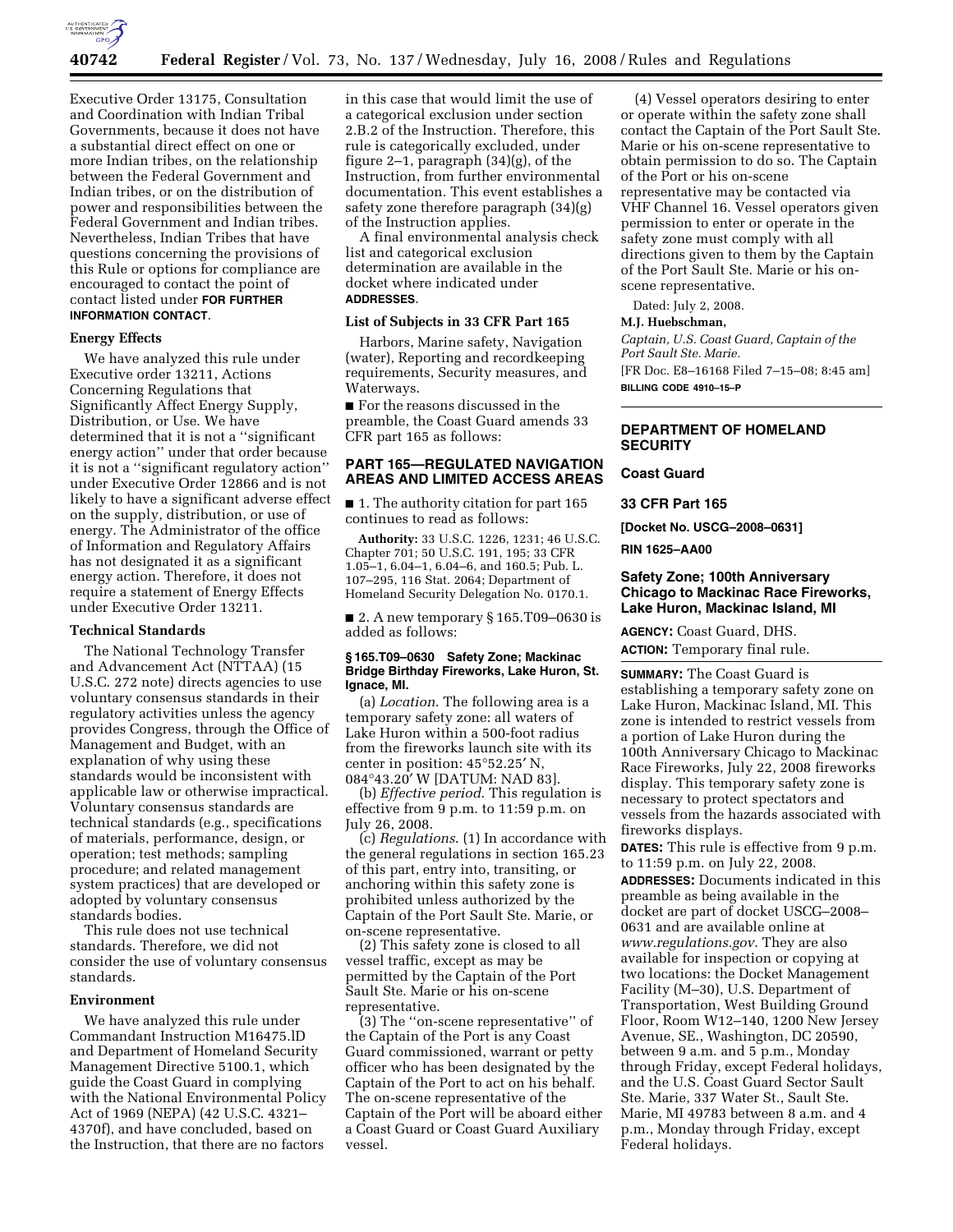#### **FOR FURTHER INFORMATION CONTACT:** If

you have questions on this temporary rule, call LCDR Christopher Friese, Prevention Dept. Chief, Sector Sault Ste. Marie, 337 Water St., Sault Ste. Marie, MI 49783; 906–635–3220. If you have questions on viewing the docket, call Renee V. Wright, Program Manager, Docket Operations, telephone 202–366– 9826.

## **SUPPLEMENTARY INFORMATION:**

## **Regulatory Information**

The Coast Guard is issuing this temporary final rule without prior notice and opportunity to comment pursuant to authority under section 4(a) of the Administrative Procedure Act  $(APA)$  (5 U.S.C. 553(b)). This provision authorizes an agency to issue a rule without prior notice and opportunity to comment when an agency for good cause finds that those procedures are ''impracticable, unnecessary, or contrary to the public interest.'' Under U.S.C. 553(b)(B), the Coast Guard finds that good cause exists for not publishing a notice of proposed rulemaking (NPRM) with respect to this rule because the permit application was not received in time to publish a NPRM followed by a final rule before the effective date.

Under 5 U.S.C. 553(d)(3), the Coast Guard finds that good cause exists for making this rule effective less than 30 days after publication in the **Federal Register**. Delaying this rule would be contrary to the public interest of ensuring the safety of spectators and vessels during this event and immediate action is necessary to prevent possible loss of life or property.

### **Background and Purpose**

This temporary safety zone is necessary to ensure the safety of vessels and spectators from hazards associated with a fireworks display. Based on accidents that have occurred in other Captain of the Port zones, and the explosive hazards of fireworks, the Captain of the Port Sault Ste. Marie has determined that fireworks launches proximate to watercraft pose significant risk to public safety and property. The likely combination of large numbers of recreation vessels, congested waterways, darkness punctuated by bright flashes of light, alcohol use, and debris falling into the water could easily result in serious injuries or fatalities. Establishing a safety zone to control vessel movement around the location of the launch platform will help ensure the safety of persons and property at these events and help minimize the associated risks.

### **Discussion of Rule**

A temporary safety zone is necessary to ensure the safety of spectators and vessels during the setup, loading and launching of a fireworks display in conjunction with the 100th Anniversary Chicago to Mackinac Race fireworks display. The fireworks display will occur between 9 p.m. and 11:59 p.m. on July 22, 2008.

The safety zone for the fireworks will encompass all waters of Lake Huron within a 600-foot radius from the fireworks launch site off of Bindle Point, with its center in position 45°50.57′ N, 084°37.54′ W [DATUM: NAD 83].

All persons and vessels shall comply with the instructions of the Coast Guard Captain of the Port or the designated onscene representative. Entry into, transiting, or anchoring within the safety zone is prohibited unless authorized by the Captain of the Port Sector Sault Ste. Marie, or his on-scene representative. The Captain of the Port or his on-scene representative may be contacted via VHF Channel 16.

#### **Regulatory Analyses**

We developed this rule after considering numerous statutes and executive orders related to rulemaking. Below we summarize our analyses based on 13 of these statutes or executive orders.

## **Regulatory Planning and Review**

This rule is not a ''significant regulatory action'' under section 3(f) of Executive Order 12866, Regulatory Planning and Review, and does not require an assessment of potential costs and benefits under section 6(a)(3) of that Order. The Office of Management and Budget has not reviewed it under that Order.

This determination is based on the minimal time that vessels will be restricted from the zone and the zone is an area where the Coast Guard expects insignificant adverse impact to mariners from the zone's activation.

### **Small Entities**

Under the Regulatory Flexibility Act (5 U.S.C. 601–612), we have considered whether this rule would have a significant economic impact on a substantial number of small entities. The term ''small entities'' comprises small businesses, not-for-profit organizations that are independently owned and operated and are not dominant in their fields, and governmental jurisdictions with populations of less than 50,000.

The Coast Guard certifies under 5 U.S.C. 605(b) that this rule will not have a significant economic impact on a substantial number of small entities.

This rule will affect the following entities, some of which may be small entities: The owners and operators of vessels intending to transit or anchor in a portion of Lake Huron off Mackinac Island, Michigan between 9 p.m. and 11:59 p.m. on July 22, 2008.

This safety zone will not have a significant economic impact on a substantial number of small entities for the following reasons: This rule will be in effect for fewer than three hours for one event. Vessel traffic can safely pass outside the safety zone during the event. In the event that this temporary safety zone affects shipping, commercial vessels may request permission from the Captain of the Port Sault Ste. Marie to transit through the safety zone. The Coast Guard will give notice to the public via a Broadcast to Mariners that the regulation is in effect.

### **Assistance for Small Entities**

Under section 213(a) of the Small Business Regulatory Enforcement Fairness Act of 1996 (Pub. L. 104–121), we offered to assist small entities in understanding the rule so that they could better evaluate its effects on them and participate in the rulemaking process. Small businesses may send comments on the actions of Federal employees who enforce, or otherwise determine compliance with, Federal regulations to the Small Business and Agriculture Regulatory Enforcement Ombudsman and the Regional Small Business Regulatory Fairness Boards. The Ombudsman evaluates these actions annually and rates each agency's responsiveness to small business. If you wish to comment on actions by employees of the Coast Guard, call 1–888–REG–FAIR (1–888–734–3247). The Coast Guard will not retaliate against small entities that question or complain about this rule or any policy or action of the Coast Guard.

## **Collection of Information**

This rule calls for no new collection of information under the Paperwork Reduction Act of 1995 (44 U.S.C. 3501– 3520).

### **Federalism**

A rule has implications for federalism under Executive Order 13132, Federalism, if it has substantial direct effect on State or local governments and would either preempt State law or impose a substantial direct cost of compliance on them. We have analyzed this rule under that Order and have determined that it does not have implications for federalism.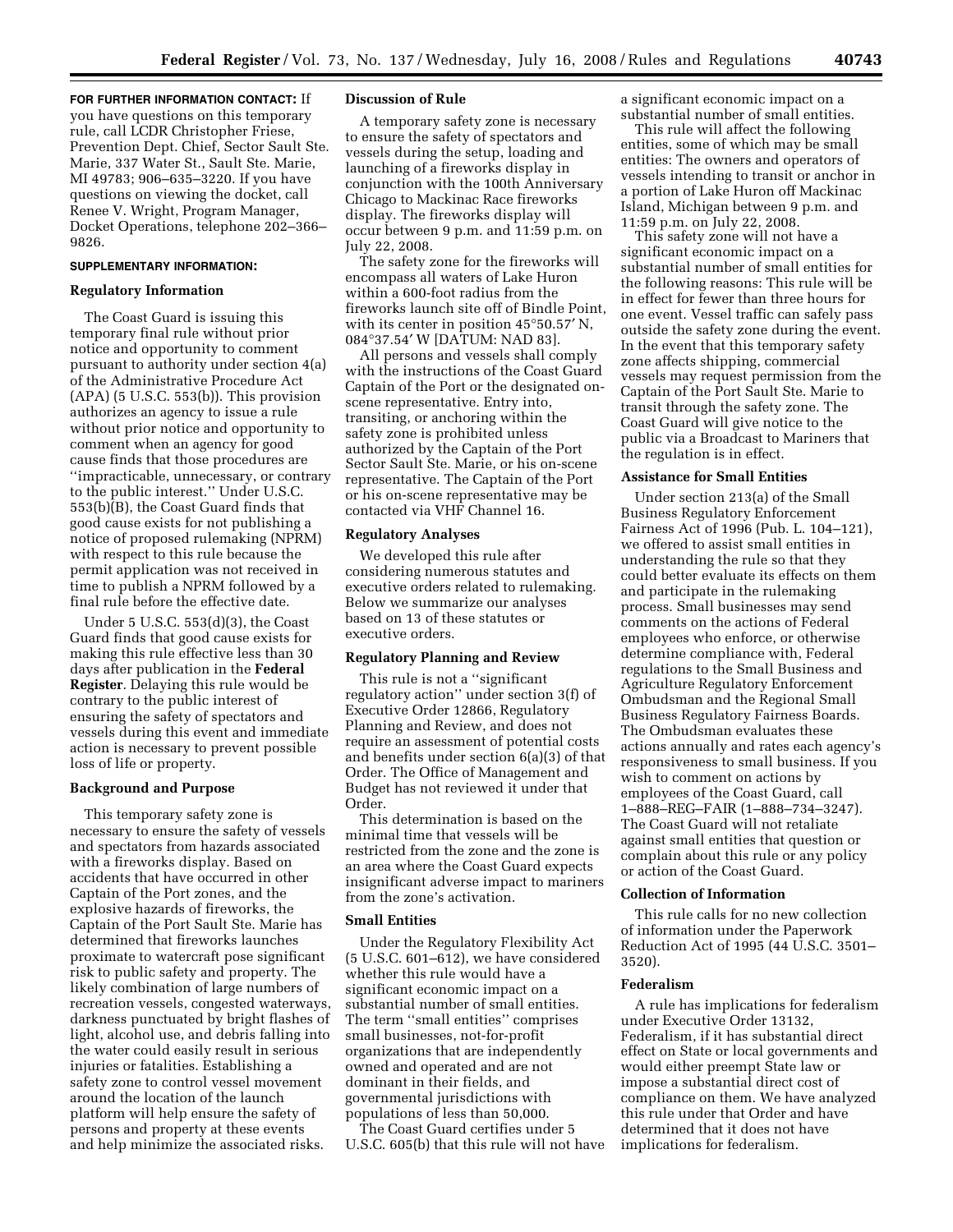### **Unfunded Mandates Reform Act**

The Unfunded Mandates Reform Act of 1995 (2 U.S.C. 1531–1538) requires Federal agencies to assess the effects of their discretionary regulatory actions. In particular, the Act addresses actions that may result in the expenditure by a State, local, or tribal government, in the aggregate, or by the private sector of \$100,000,000 or more in any one year. Though this rule would not result in such expenditure, we do discuss the effects of this rule elsewhere in this preamble.

## **Taking of Private Property**

This rule will not effect a taking of private property or otherwise have taking implications under Executive Order 12630, Governmental Actions and Interference with Constitutionally Protected Property Rights.

# **Civil Justice Reform**

This rule meets applicable standards in sections 3(a) and 3(b)(2) of Executive Order 12988, Civil Justice Reform, to minimize litigation, eliminate ambiguity, and reduce burden.

### **Protection of Children**

We have analyzed this rule under Executive Order 13045, Protection of Children from Environmental Health Risks and Safety Risks. This rule is not an economically significant rule and does not concern an environmental risk to health or risk to safety that may disproportionately affect children.

# **Indian Tribal Governments**

The Coast Guard recognizes the treaty rights of Native American Tribes. Moreover, the Coast Guard is committed to working with Tribal Governments to implement local policies and to mitigate tribal concerns. We have determined that these regulations and fishing rights protection need not be incompatible. We have also determined that this Rule does not have tribal implications under Executive Order 13175, Consultation and Coordination with Indian Tribal Governments, because it does not have a substantial direct effect on one or more Indian tribes, on the relationship between the Federal Government and Indian tribes, or on the distribution of power and responsibilities between the Federal Government and Indian tribes. Nevertheless, Indian Tribes that have questions concerning the provisions of this Rule or options for compliance are encourage to contact the point of contact listed under **FOR FURTHER INFORMATION CONTACT**.

### **Energy Effects**

We have analyzed this rule under Executive order 13211, Actions Concerning Regulations that Significantly Affect Energy Supply, Distribution, or Use. We have determined that it is not a ''significant energy action'' under that order because it is not a ''significant regulatory action'' under Executive Order 12866 and is not likely to have a significant adverse effect on the supply, distribution, or use of energy. The Administrator of the Office of Information and Regulatory Affairs has not designated it as a significant energy action. Therefore, it does not require a statement of Energy Effects under Executive Order 13211.

#### **Technical Standards**

The National Technology Transfer and Advancement Act (NTTAA) (15 U.S.C. 272 note) directs agencies to use voluntary consensus standards in their regulatory activities unless the agency provides Congress, through the Office of Management and Budget, with an explanation of why using these standards would be inconsistent with applicable law or otherwise impractical. Voluntary consensus standards are technical standards (e.g., specifications of materials, performance, design, or operation; test methods; sampling procedure; and related management system practices) that are developed or adopted by voluntary consensus standards bodies.

This rule does not use technical standards. Therefore, we did not consider the use of voluntary consensus standards.

#### **Environment**

We have analyzed this rule under Commandant Instruction M16475.lD and Department of Homeland Security Management Directive 5100.1, which guide the Coast Guard in complying with the National Environmental Policy Act of 1969 (NEPA) (42 U.S.C. 4321– 4370f), and have concluded, based on the Instruction, that there are no factors in this case that would limit the use of a categorical exclusion under section 2.B.2 of the Instruction. Therefore, this rule is categorically excluded, under figure 2–1, paragraph (34)(g), of the Instruction, from further environmental documentation. This event establishes a safety zone; therefore paragraph (34)(g) of the Instruction applies.

A final environmental analysis check list and categorical exclusion determination are available in the docket where indicated under **ADDRESSES**.

### **List of Subjects in 33 CFR Part 165**

Harbors, Marine safety, Navigation (water), Reporting and recordkeeping requirements, Security measures, and Waterways.

■ For the reasons discussed in the preamble, the Coast Guard amends 33 CFR part 165 as follows:

## **PART 165—REGULATED NAVIGATION AREAS AND LIMITED ACCESS AREAS**

■ 1. The authority citation for part 165 continues to read as follows:

**Authority:** 33 U.S.C. 1226, 1231; 46 U.S.C. Chapter 701; 50 U.S.C. 191, 195; 33 CFR 1.05–1, 6.04–1, 6.04–6, and 160.5; Pub. L. 107–295, 116 Stat. 2064; Department of Homeland Security Delegation No. 0170.1.

■ 2. A new temporary § 165.T09–0631 is added as follows:

## **§ 165.T09–0631 Safety Zone; 100th Anniversary Chicago to Mackinac Race Fireworks, Lake Huron, Mackinac Island, MI.**

(a) *Location.* The following area is a temporary safety zone: All waters of Lake Huron within a 600-foot radius from the fireworks launch site with its center in position 45°50.57′ N, 084°37.54′ W [DATUM: NAD 83].

(b) *Effective period.* This regulation is effective from 9 p.m. to 11:59 p.m. on July 22, 2008.

(c) *Regulations.* (1) In accordance with the general regulations in section 165.23 of this part, entry into, transiting, or anchoring within this safety zone is prohibited unless authorized by the Captain of the Port Sault Ste. Marie, or on-scene representative.

(2) This safety zone is closed to all vessel traffic, except as may be permitted by the Captain of the Port Sault Ste. Marie or his on-scene representative.

(3) The ''on-scene representative'' of the Captain of the Port is any Coast Guard commissioned, warrant or petty officer who has been designated by the Captain of the Port to act on his behalf. The on-scene representative of the Captain of the Port will be aboard either a Coast Guard or Coast Guard Auxiliary vessel.

(4) Vessel operators desiring to enter or operate within the safety zone shall contact the Captain of the Port Sault Ste. Marie or his on-scene representative to obtain permission to do so. The Captain of the Port or his on-scene representative may be contacted via VHF Channel 16. Vessel operators given permission to enter or operate in the safety zone must comply with all directions given to them by the Captain of the Port Sault Ste. Marie or his onscene representative.